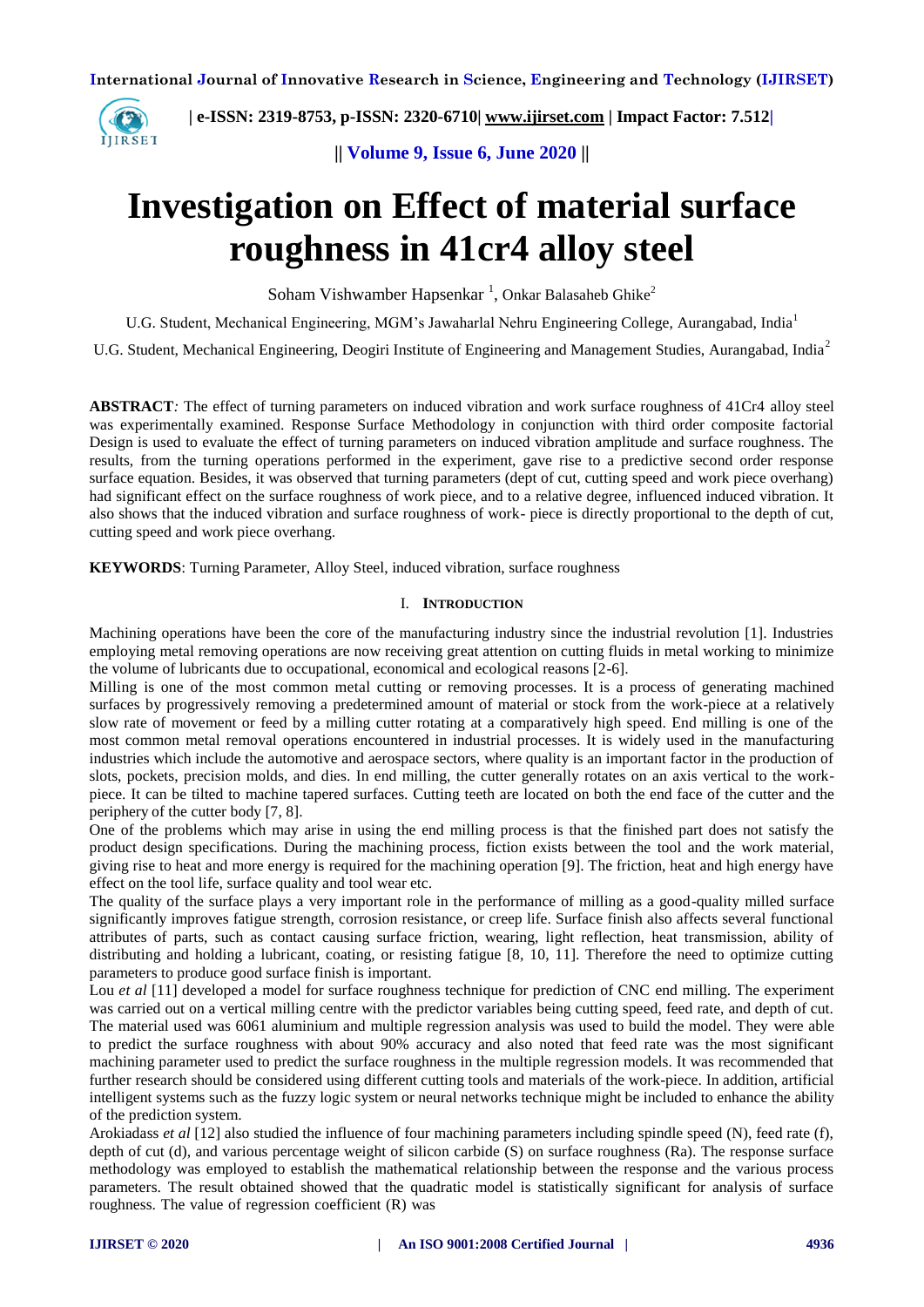

### **| e-ISSN: 2319-8753, p-ISSN: 2320-6710| [www.ijirset.com](http://www.ijirset.com/) | Impact Factor: 7.512|**

### **|| Volume 9, Issue 6, June 2020 ||**

99.85 %, which indicated that the developed regression model is adequately significant at a 95% confidence level? The model also indicated that the feed rate was the most dominant parameter on surface roughness followed by spindle speed and %weight of SiC. Depth of cut has less influence on surface roughness. It was also concluded that the regression model is well fitted with the observed values and high correlation exists between fitted values and observed values.

The use of lubricant or cutting fluids in metal machining operations is to serve as a coolant i.e. to cool, as well as a lubricant i.e. to reduce friction and wash away chips. It is generally agreed that the application of cutting fluids can improve the tool life and results in good surface finish by reducing thermal distortion and flushing away of machined chips [13]. Better surface finish and dimensional accuracy are also obtained from cutting fluids [14]. The flooding method is the conventional method used in which a high volume of lubricant flow is applied and floods the entire machining area, effectively removing the heat generated from the machining process [15]. Flooding method required a large quantity of the cutting fluid and the cutting fluid is not able to reach the cutting zone due to obstruction from chips. This method has health implications on the operator(s) of the machining centre, environmental hazards and excessive waste of the cutting fluids and definitely high cost of production results. Ojolo *et al*. [16] made investigation into the effects of solid lubricant on the surface characteristics of some metals during orthogonal machining where it wa shown that significant improvement in the surface finish of the machined steel surface and reduction in the surface roughness were obtained when compared to wet machining. The solid lubricant was also recoverable and more environmental friendly to the operator and surroundings when compared to wet machining.

The necessity to machine using less harmful cutting fluids has prompted many researchers to investigate the use of minimum quantity lubrication (MQL) [17]. MQL, also known as "Near-Dry Machining" [18] and as "Microlubrication" [19], is the latest technique of delivering metal cutting fluid to the tool/work interface. Dry machining, also known as green manufacturing is progressively becoming more popular as it protects the environment and reduces manufacturing cost [20-22]. MQL machining provides an economically and ecologically reasonable alternative to the traditional wet machining process[23].

Abhang *et al.* [24] investigated the use of minimum quantity lubricants in alloy steel turning where 10% boric acid is mixed with base oil SAE 40 proved to be a feasible alternative to the conventional cutting fluid. The result obtained indicated that there is a considerable improvement in machining performance with MQL machining compared to dry machining. It was concluded that MQL can reduce the chip tool interface temperature by 20 to 30% depending upon the level of process parameters and work material. The reduction in cutting temperature using MQL was high at lower level of machining parameters and low at high level of machining parameters. Also that the cutting forces is reduced by about 5% to 12% favorable change in the chip-tool interaction and retention of cutting edge sharpness due to reduction of cutting zone temperature seemed to be the main reason behind reduction of cutting forces by the minimum quantity of lubrication. Surface finish also significantly improved mainly due to significant reduction of wear and damage at the tool tip by the application of minimum quantity lubrication

#### II. **EXPERIMENTATION AND METHOD OF ANALYSIS**

#### *A. Materials and Equipment*

The following Materials and equipment are used to perform the experiment; Work-piece type 41Cr4 alloy steel round bar of 25 $\varnothing$  x 150 mm with the following specifications; (UTS = 902.83 N/mmm<sup>2</sup>, BHN = 278.55 and chemical composition of 0.4%C, 0.25 S, 0.65 Mn, 1.0 Cr) (Fig 1); conventional lathe Machine (Fig 2) with carbide (F30 Type) cutting tool (Fig 3) of dimension (25x25x12.5mm) type (HSS-718) with the following angles; back and side rake angle is 10<sup>°</sup>, 12<sup>°</sup> respectively, side relief angle is 5<sup>°</sup> and side cutting edge angle is 15<sup>°</sup> using the stardard angle given in Jaton N.W[11].



Figure 1: Work-Piece Material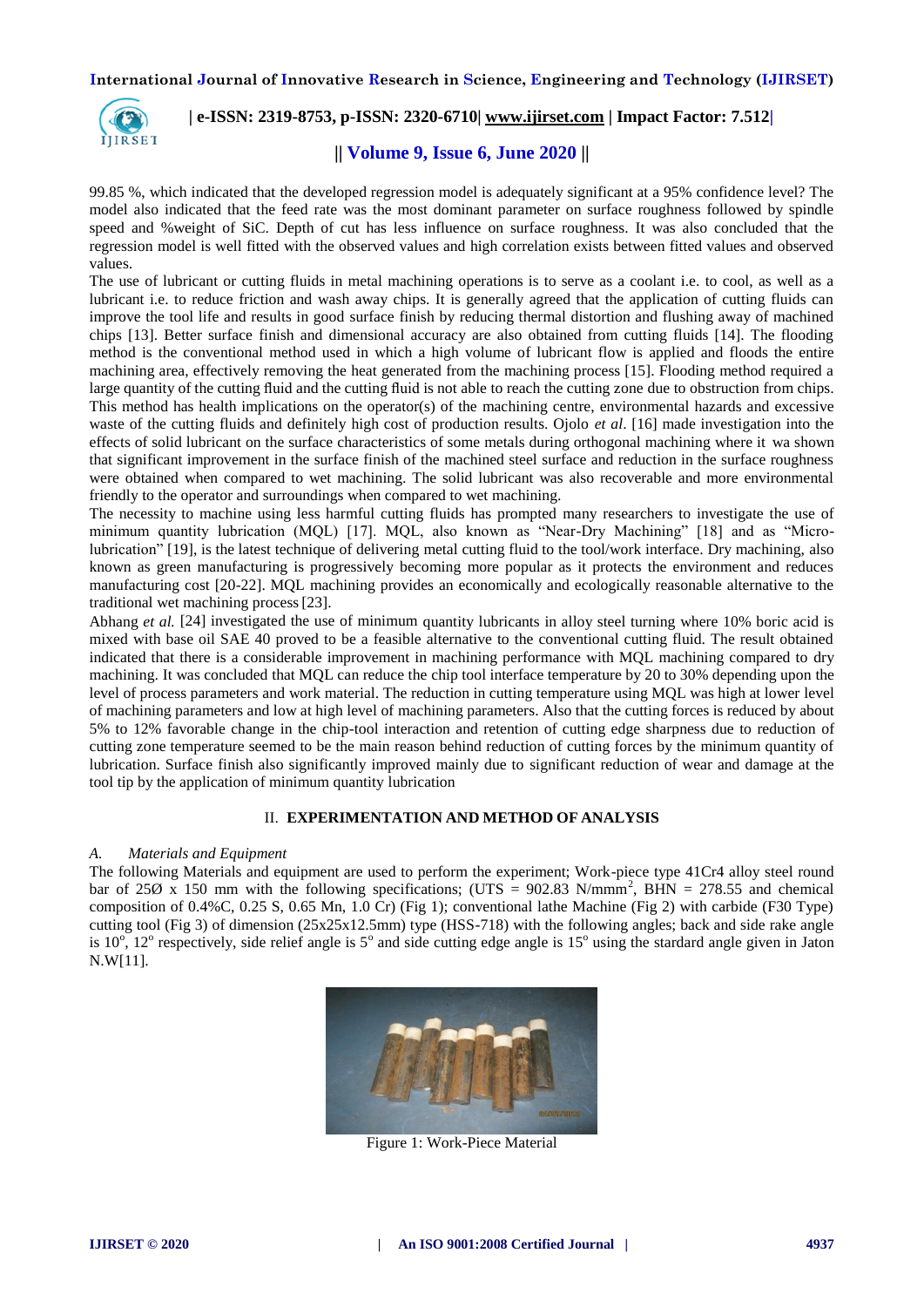

 **| e-ISSN: 2319-8753, p-ISSN: 2320-6710| [www.ijirset.com](http://www.ijirset.com/) | Impact Factor: 7.512|**

**|| Volume 9, Issue 6, June 2020 ||** 



Figure 2: Lathe machine



Figure 3: Cutting Tool

#### *B. Induced Machining Vibration*

Self-excited vibration or self- induced vibration, which is also known as chatter, is the basis under consideration. It is caused by the interaction of the chip removal process and the structure of the machine tool that results in disturbances in the cutting zone.

Chatter always gives rise to defects on the machined surface; vibration especially self-excited vibration is associated with the machined surface roughness A Vibration Meter 908Be series type measurement devise (Fig 4), was used for measuring the amplitude and velocity of a point on the cutting tool. The tool vibration level was measured using a vertical data of a transducer mounted near to the tip and connected to the devices. The data include displacement and velocity of the indicated point on the tool for each sample. The acceleration was calculated by using general equation relating amplitude to acceleration.



Figure 4: Vibration Meter



Figure 5: Set-Up for the Measurement of Induced Vibration

*C. Work Surface Roughness*

An inside surface Roughness tester, ISR-16 type instrument (Fig 6) was used for the measurement of surface roughness. Three different positions for each sample at  $120^\circ$  with each other and the average of the three reading are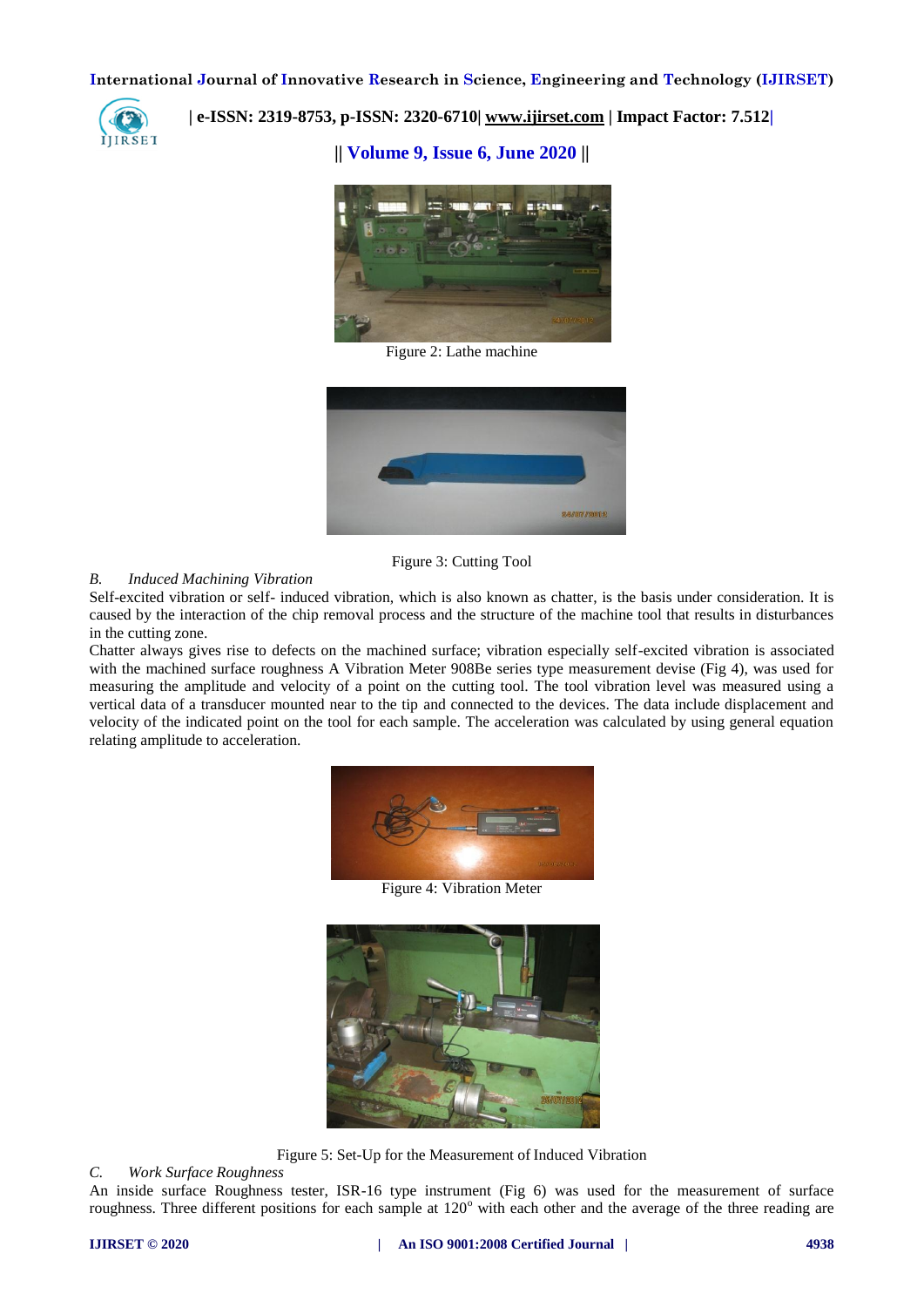

## **| e-ISSN: 2319-8753, p-ISSN: 2320-6710| [www.ijirset.com](http://www.ijirset.com/) | Impact Factor: 7.512|**

#### **|| Volume 9, Issue 6, June 2020 ||**

considered as surface texture of the turned surface.



Figure 6: Surface Roughness Tester

#### *D. Response Surface Method*

A third order composite factorial design and Response Surface Methodology RSM were chosen, so that different interactions between independent variables could be effectively investigated. The levels of the independent variables are as shown in Table I. The independent variables considered in the study are dept of cut  $F_1$ , cutting speed  $F_2$ , and work-piece overhang  $F_6$  as shown in Table II. The constant variables are given in Table III.

| Table1: Levels of Independent Variables |  |  |
|-----------------------------------------|--|--|
|-----------------------------------------|--|--|

|     |                           |                                       |                           |        | <b>Levels</b> |               |             |
|-----|---------------------------|---------------------------------------|---------------------------|--------|---------------|---------------|-------------|
| S/N | <b>Factor Design</b>      | <b>Design of Exp. Notation Symbol</b> |                           | Unit   | Low           | <b>Medium</b> | <b>High</b> |
|     | Depth of cut              |                                       |                           | mm     | 1.0           | 2.0           | 3.0         |
|     | Cutting speed             |                                       |                           | rpm    | 260           | 320           | 400         |
| 3   | Feed rate                 |                                       |                           | mm/rev | 0.15          | 0.20          | 0.30        |
| 4   | Tool nose radius          | $\mathbb{F}_4$                        |                           | mm     |               |               |             |
|     | Tool overhang             | $F_5$                                 | $\mathbf{n}_{\mathrm{t}}$ | mm     | 50            | 55            | 60          |
| 6   | Work-piece overhang $F_6$ |                                       | $\mathtt{h}_{\mathrm{w}}$ | mm     | 80            | 100           | 120         |

Table 2: Independent Parameters Under Consideration

|     |                        |      | Levels |               |             |  |
|-----|------------------------|------|--------|---------------|-------------|--|
| S/N | <b>Parameters</b>      | Unit | Low    | <b>Medium</b> | <b>High</b> |  |
|     | Depth of cut           | mm   |        | 2.0           |             |  |
|     | Cutting speed          | rpm  | 260    | 320           | 400         |  |
|     | Work-piece<br>overhang | mm   | 80     | 100           | 20          |  |

|  | Table 3: Constant Variables |  |
|--|-----------------------------|--|
|--|-----------------------------|--|

|     |                            |        | Levels |        |      |  |
|-----|----------------------------|--------|--------|--------|------|--|
| S/N | Parameters                 | Unit   | low    | medium | high |  |
|     | Tool<br>Overhang           | mm     | 50     | 55     | 60   |  |
|     | <b>Tool Nose</b><br>Radius | mm     |        |        |      |  |
|     | Feed Rate                  | mm/rev | ).15   | 20     | .30  |  |

#### III.**RESULT AND DISCUSSION**

The study was undertaken to investigate the effect of turning parameters (dept of cut, cutting speed and work piece overhang) on induced vibration and surface roughness by turning 41Cr4 alloy steel. Machining data for dept of cut, cutting speed and work piece overhang on induced vibration and surface roughness, were tabulated accordingly in table IV. The result from the turning operating performed in the experiment gave rise to a predictive RSM equation for induced vibration (A) and surface roughness (Ra) respectively, given as: The dependent variables are the resulting surface finish and the acceleration in both radial and feed directions. In order to minimize the effect of tool wear, which could affect the surface roughness, the tool was changed after 4 cuts. The newly installed tool was run for a few machining times to eliminate rapid tool wear.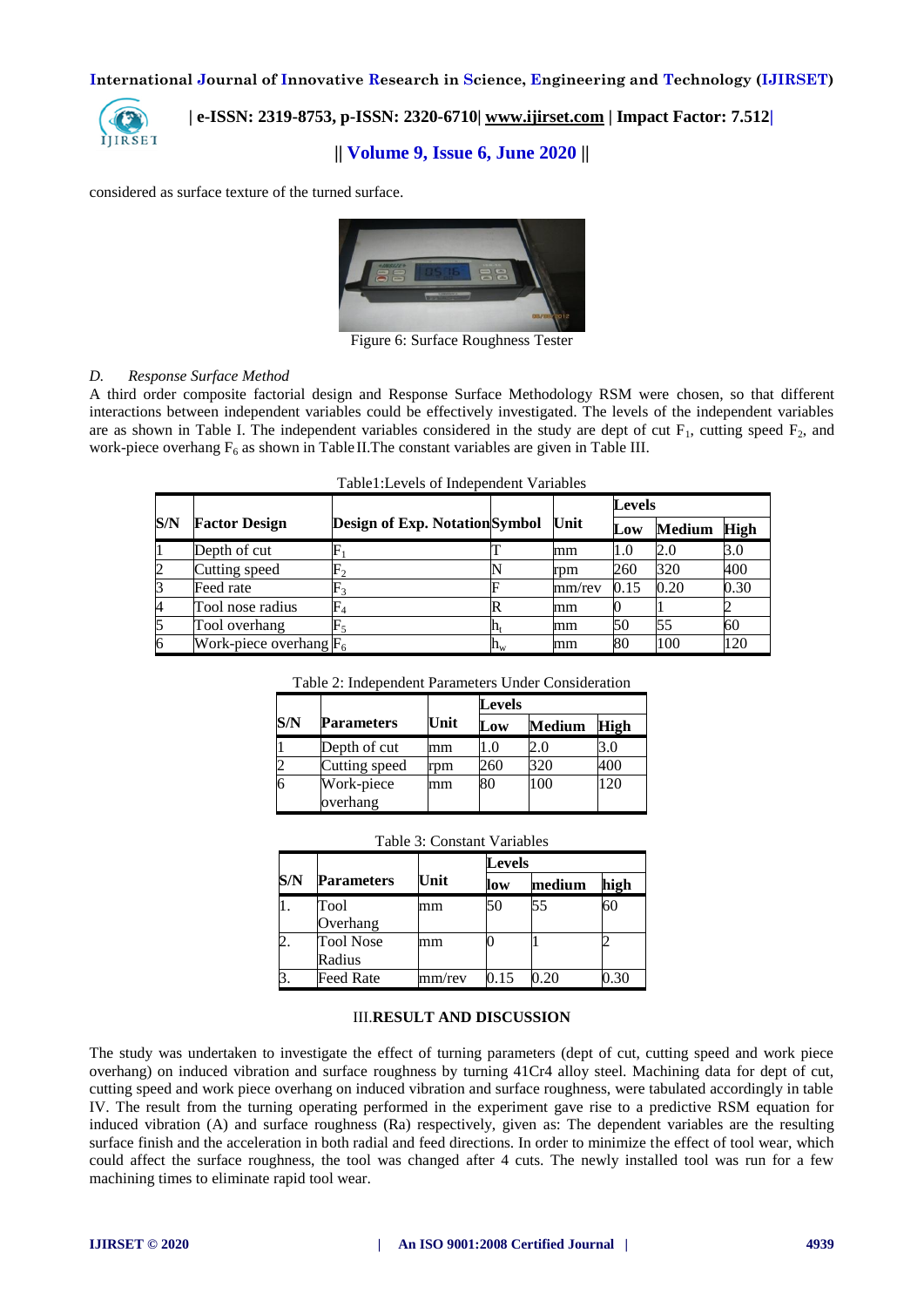

## **| e-ISSN: 2319-8753, p-ISSN: 2320-6710| [www.ijirset.com](http://www.ijirset.com/) | Impact Factor: 7.512|**

## **|| Volume 9, Issue 6, June 2020 ||**

| <b>Experimental</b><br>Run | Factor      |                | <b>Induced</b><br><b>Amplitude</b> |                     | <b>VibrationSurface Roughness</b> |               |                  |
|----------------------------|-------------|----------------|------------------------------------|---------------------|-----------------------------------|---------------|------------------|
|                            | ${\bf F_1}$ | $\mathbf{F}_2$ | ${\bf F_6}$                        | <b>Acceleration</b> | <b>Predicted</b>                  | Ra Value (mm) | <b>Predicted</b> |
| $\mathbf{1}$               | 1.0         | 260            | 80                                 | $\overline{0.15}$   | 0.17                              | 7.712         | 8.14             |
| $\overline{c}$             | 1.0         | 260            | 100                                | 0.15                | 0.19                              | 10.781        | 9.43             |
| $\overline{\mathbf{3}}$    | 1.0         | 260            | 120                                | 0.18                | 0.17                              | 7.612         | 7.47             |
| 4                          | 1.0         | 320            | 80                                 | 0.14                | 0.12                              | 5.579         | 5.25             |
| 5                          | 1.0         | 320            | 100                                | 0.18                | 0.17                              | 5.209         | 6.83             |
| $\overline{6}$             | 1.0         | 320            | 120                                | 0.24                | 0.18                              | 5.867         | 5.16             |
| 7                          | 1.0         | 400            | 80                                 | 0.14                | 0.11                              | 6.044         | 5.57             |
| 8                          | 1.0         | 400            | 100                                | 0.21                | 0.19                              | 5.869         | 7.44             |
| 9                          | 1.0         | 400            | 120                                | 0.14                | 0.23                              | 6.673         | 6.05             |
| 10                         | 2.0         | 260            | 80                                 | 0.13                | 0.15                              | 8.441         | 9.13             |
| 11                         | 2.0         | 260            | 100                                | 0.06                | 0.14                              | 12.857        | 10.37            |
| 12                         | 2.0         | 260            | 120                                | 0.13                | 0.09                              | 6.02          | 8.36             |
| 13                         | 2.0         | 320            | 80                                 | 0.13                | 0.15                              | 5.613         | 6.57             |
| 14                         | 2.0         | 320            | 100                                | 0.20                | 0.17                              | 8.213         | 8.10             |
| 15                         | 2.0         | 320            | 120                                | 0.24                | 0.15                              | 5.237         | 6.38             |
| 16                         | 2.0         | 400            | 80                                 | 0.16                | 0.19                              | 6.519         | 7.21             |
| 17                         | 2.0         | 400            | 100                                | 0.33                | 0.25                              | 13.300        | 9.04             |
| 18                         | 2.0         | 400            | 120                                | 0.16                | 0.26                              | 6.562         | 7.60             |
| 19                         | 3.0         | 260            | 80                                 | 0.37                | 0.28                              | 6.275         | 6.46             |
| $\overline{20}$            | 3.0         | 260            | 100                                | 0.37                | 0.24                              | 6.551         | 7.66             |
| $\overline{21}$            | 3.0         | 260            | 120                                | 0.05                | 0.17                              | 6.374         | 5.60             |
| 22                         | 3.0         | 320            | 80                                 | 0.25                | 0.33                              | 5.988         | 4.23             |
| 23                         | 3.0         | 320            | 100                                | 0.19                | 0.33                              | 4.701         | 5.72             |
| 24                         | 3.0         | 320            | 120                                | 0.29                | 0.28                              | 5.789         | 3.95             |
| 25                         | 3.0         | 400            | 80                                 | 0.46                | 0.43                              | 5.579         | 5.20             |
| 26                         | 3.0         | 400            | 100                                | 0.43                | 0.46                              | 4.093         | 6.98             |
| 27                         | 3.0         | 400            | 120                                | 0.54                | 0.44                              | 5.944         | 5.50             |

Table4: Third Order Composite Factorial Design

The average values of induced vibration and surface roughness (Ra) result were also plotted on a graph to give a better understanding of the results. The relationship between depth of cut  $(F_1)$ , Cutting speed  $(F_2)$  and work- piece overhang (F4) with acceleration amplitude and the surface roughness of work piece for cutting condition is plotted in Figs. 8 and respectively. The actual amplitude of the induced vibration between tool and work-piece was measured using a displacement sensor.



Figure 8: Response Surface plot of the induced vibration data